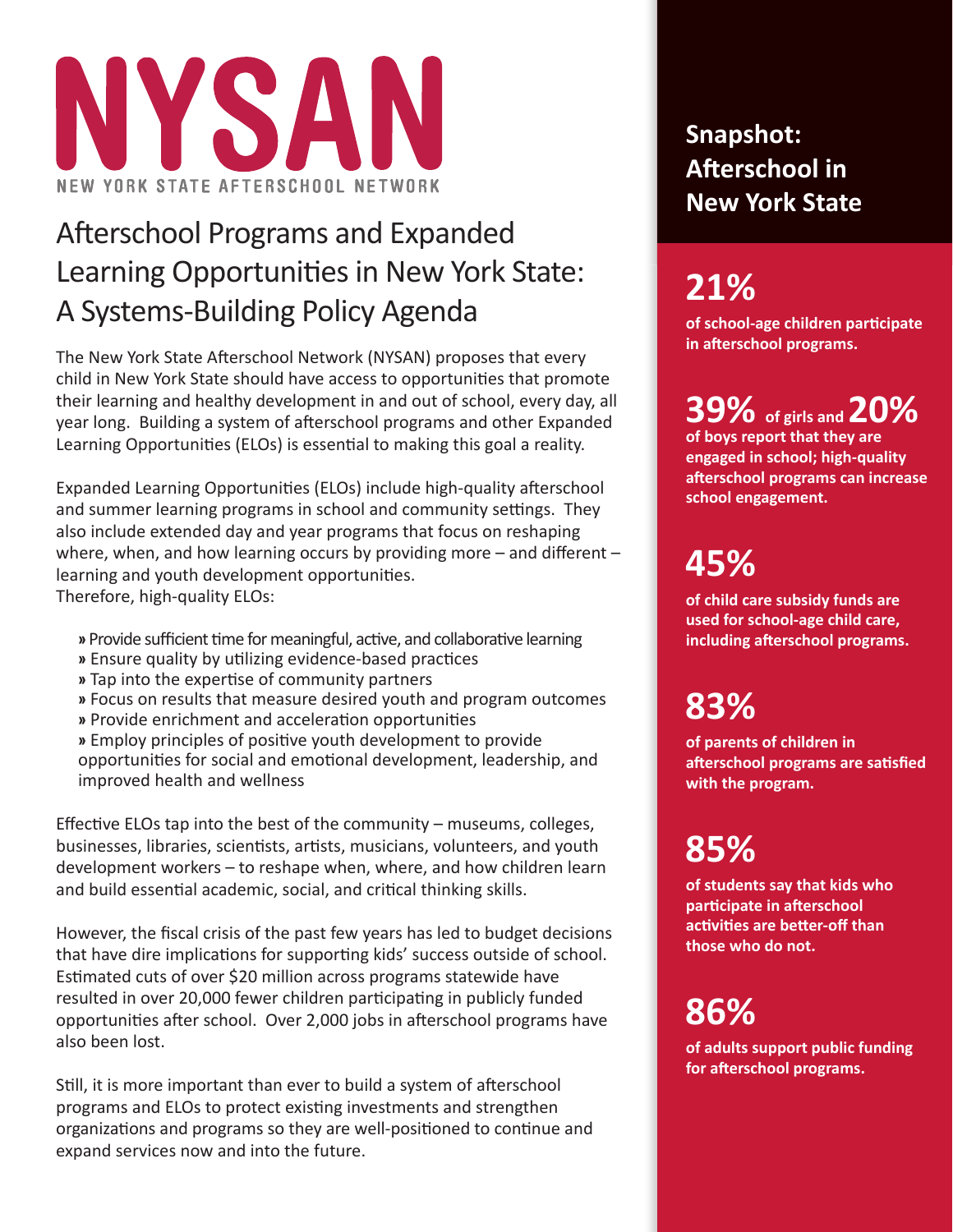### **Why support aft erschool programs and other ELOs?**

### They support **STUDENTS** by:

**»** Providing academic supports and enrichment opportunities **»** Increasing student engagement which keeps kids on track to graduation **»** Supporti ng positi ve youth development **»** Building leadership and citi zenship skills

#### They support **FAMILIES** by:

**»** Preparing children for school, work, citizenship, and life

**»** Keeping kids safe when school is out

**»** Meeti ng the child care needs of working families

» Providing opportunities for families to engage in their children's lives

#### They support **SCHOOLS** by:

**»** Rallying community resources

**»** Providing applied learning

opportunities

**»** Aligning with school-day learning goals

» Fostering additional venues for family engagement

### They support **COMMUNITIES** by:

**»** Building a stronger workforce of young adults **»** Reducing risky behaviors and increasing healthy decisions **»** Connecti ng kids to communiti es and communities to kids

### Overarching Goal: Statewide Systems-Building

**NYSAN seeks to build a statewide system with the infrastructure required to support and sustain high-quality aft erschool, summer programs, and other Expanded Learning Opportunities. The system must be:** 

#### **Comprehensive in providing inclusive supports for children's learning and healthy development throughout the state**

**»** Recent success: New York State now has 7 regional networks that include afterschool stakeholders in the majority of New York's 62 counties, focusing on local efforts to expand access to programs, develop effective policies, and improve quality of services.

#### **Coordinated across sectors (public and private) and across public agencies**

**»** Recent success: A NYSAN-coordinated taskforce involving the New York State Office of Children and Family Services (NYS OCFS), New York State Education Department (NYSED), New York City Department of Education (NYC DOE), and New York City Department of Youth and Community Development (NYC DYCD) convened to share information, develop common understanding, and consider shared approaches across funding streams.

» Recent success: A two-year long professional development institute for program managers from four public agencies built the capacity of agency staff members who oversee hundreds of afterschool programs statewide. The institute created a common framework for managers to promote quality and provide technical assistance to programs.

#### **Integrated and aligned with early care and learning initi ati ves and the public educati on system**

» Recent success: NYSAN has built an infrastructure of relationships with policymakers and advocates in the early care and learning system and the public education system statewide, as follows:

NYSAN works closely with NYSED on initiatives related to supporting student success, global learning, and common core standards alignment.

NYSAN collaborates with the Winning Beginning New York early care and learning coalition to ensure coordinated policy, quality, and advocacy messages across early care and ELO contexts.

#### **Eff ecti ve in fully preparing young people for success in school, work, and life**

**»** Recent success: NYS OCFS, NYSED, NYC DYCD, and NYC DOE all have policies and practices in place for programs that receive agency funds to incorporate the NYSAN Program Quality Framework and Quality Self-Assessment Tool. These policies serve to assist agencies in their monitoring activities and programs in their quality and continuous improvement activities.

#### **Conti nuous in supporti ng children from birth through young adulthood and across transiti ons**

» Recent success: NYSAN partner organizations play a critical role in developing innovative program models that inform statewide policy and practice. These include the Expanded Learning Time model developed by The After-School Corporation (TASC), community school models developed by The Children's Aid Society, and features of New York City's Out-of-School Time (OST) initiative administered by NYC DYCD.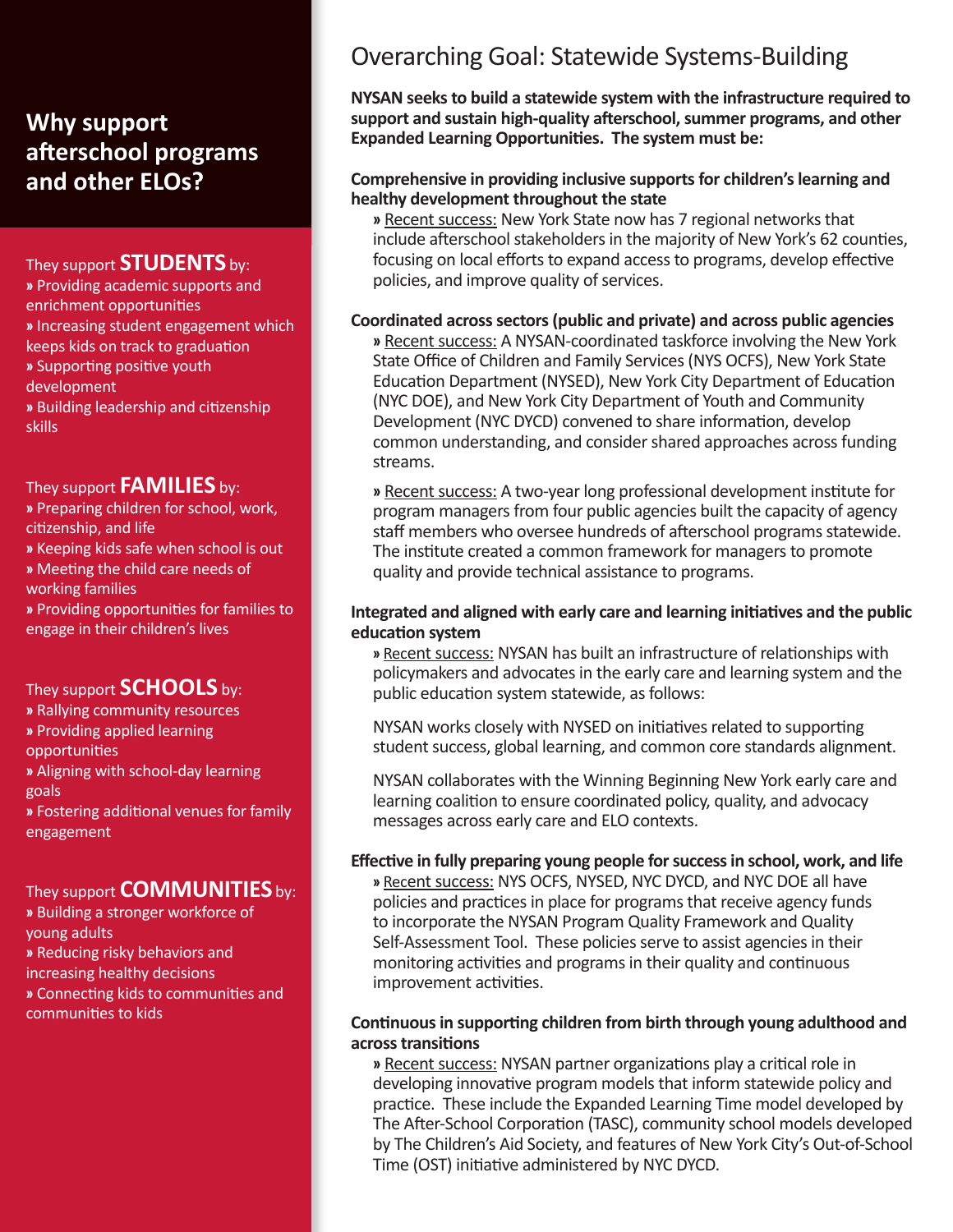### The Continuing Need for High-Quality Expanded Learning Opportunities in New York State:

Despite significant progress in building a statewide system of afterschool programs and other ELOs in New York State, much work remains as evidenced by the following:

» As recently as 2007, only 69% of all students graduated from high school on time, with much lower rates for African-American students (51%), Latino students (47%), students with disabilities (39%), and English Language Learners (25%). Research shows that afterschool programs can provide needed supports, keep kids engaged in school, and keep them on track toward high school graduation.

**»** Up to **66%** of the achievement gap is associated with summer learning loss.

» Lifetime earnings losses linked with dropping out of high school exceed \$250,000; participation in afterschool programs positively affects student engagement in school and keeps kids on track to graduation.

**» 33%** of children statewide are obese; many lack sufficient access to nutritious food and physical activity, which many afterschool programs are well-positioned and well-equipped to provide.

**»** Only **49%** of youth aged 16-24 were employed in July 2010, the lowest rate on record (since 1948). Afterschool programs can offer many young people their first entry into the labor market.

**» 46%** of children not in afterschool programs would participate in them if they were available.

**»** Only **44%** of eligible children receive federal Child Care Development Fund subsidies, some of which is used for afterschool programs.

**»** Parents without aft erschool care for their children miss, on average, about **8** days of work per year due to lack of safe child care options.

### Afterschool & ELO System-Building Principles:

An effective system should:

- **»** Provide access to ALL children and youth
- **»** Receive strong public leadership and support
- **»** Promote program quality
- **»** Ensure a conti nuum of support across ages
- **»** Encourage partnerships across sectors

» Effectively collect and use data on youth development and academic outcomes

- **»** Support accountability that improves quality
- **»** Finance programs AND infrastructure

» Elevate the role of intermediary organizations and community partners

» Recognize the role of and incent collaboration with community partners in providing services to and improving outcomes for youth in funding, policy, and practice

**»** Invest in technical assistance, professional development, and capacity building

### Aft erschool & ELO Funding Principles:

Effective funding should:

- **»** Increase the number of children served while covering the full and actual costs of high-quality programs
- **»** Invest in strategies that improve program quality
- » Enable programs to coordinate multiple funding streams
- » Reduce categorical restrictions

**»** Support programs that achieve desired outcomes with stable funding sources to minimize administrative burdens on high-performing programs

**»** Remove barriers to the blending, braiding, or and leveraging of funds

» Allow for local flexibility so programs can best meet local needs

**»** Coordinate funding streams at the agency level through regulations, application and review processes, and quality assurance and evaluation systems